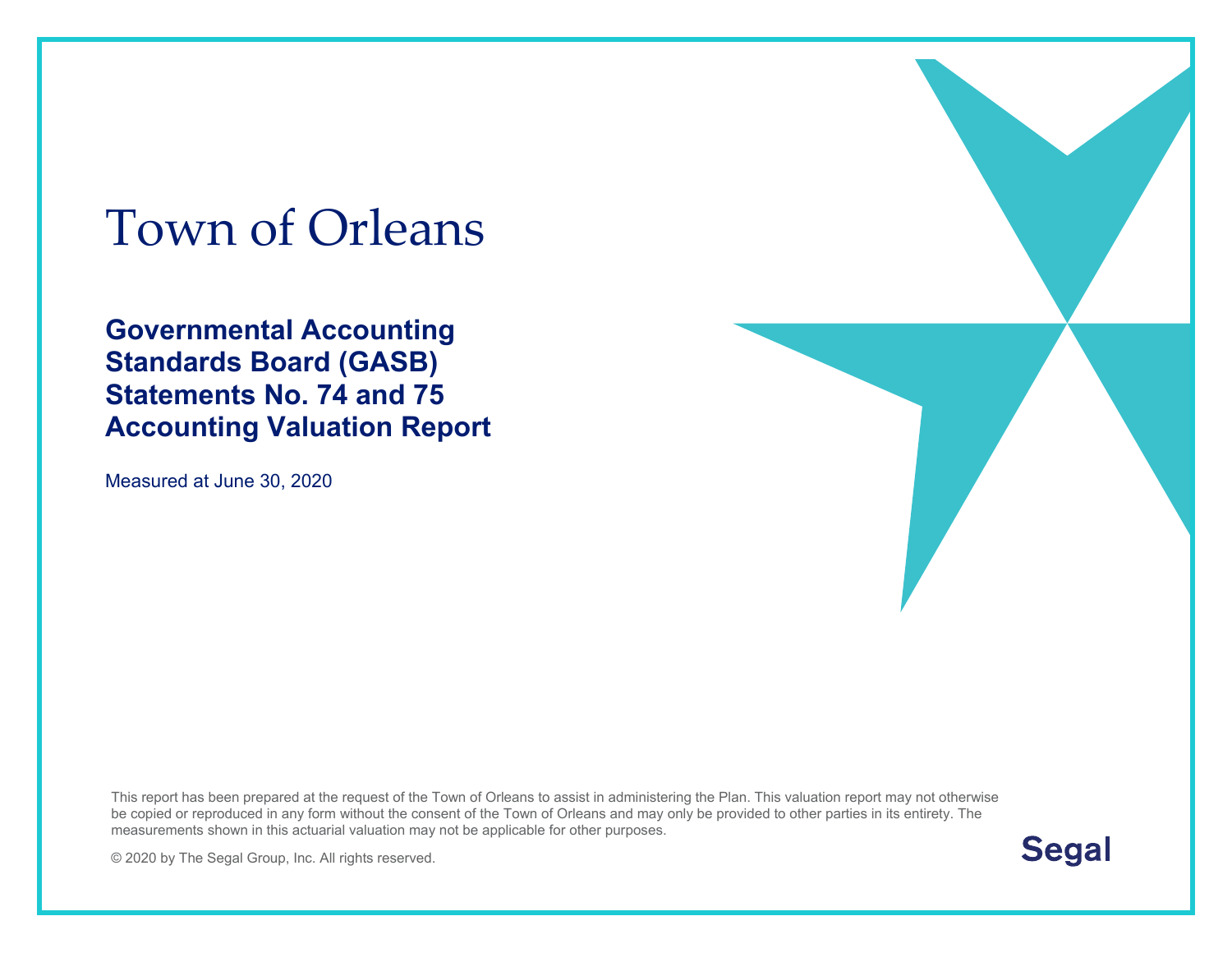

October 16, 2020

Ms. Cathy Doane Town Accountant Town of Orleans 19 School Road Orleans, MA 02653

Dear Ms. Doane:

We are pleased to submit this Governmental Accounting Standards Board (GASB) Statements No. 74 and 75 Accounting Valuation as of June 30, 2020 for the Town of Orleans. It contains the actuarial information that will need to be disclosed in order to comply with GASB 74 and 75. Except as otherwise noted, please refer to the Town of Orleans Actuarial Valuation and Review of Other Postretirement Benefits (OPEB) as of June 30, 2018 for the data, assumptions and plan of benefits underlying these calculations.

This report is based on information received from the Town of Orleans and vendors employed by the Town of Orleans. Segal does not audit the data provided. The accuracy and comprehensiveness of the data is the responsibility of those supplying the data. Segal, however, does review the data for reasonableness and consistency.

The measurements shown in this actuarial valuation may not be applicable for other purposes. Accordingly, additional determinations may be needed for other purposes, such as judging benefit security at termination of the plan, or determining short-term cash flow requirements.

Future actuarial measurements may differ significantly from the current measurements presented in this report due to such factors as the following: retiree group benefits program experience or rates of return on assets differing from that anticipated by the assumptions; changes in assumptions; increases or decreases expected as part of the natural operation of the methodology used for these measurements (such as the end of an amortization period); and changes in retiree group benefits program provisions or applicable law. Retiree group benefits models necessarily rely on the use of approximations and estimates, and are sensitive to changes in these approximations and estimates. Small variations in these approximations and estimates may lead to significant changes in actuarial measurements.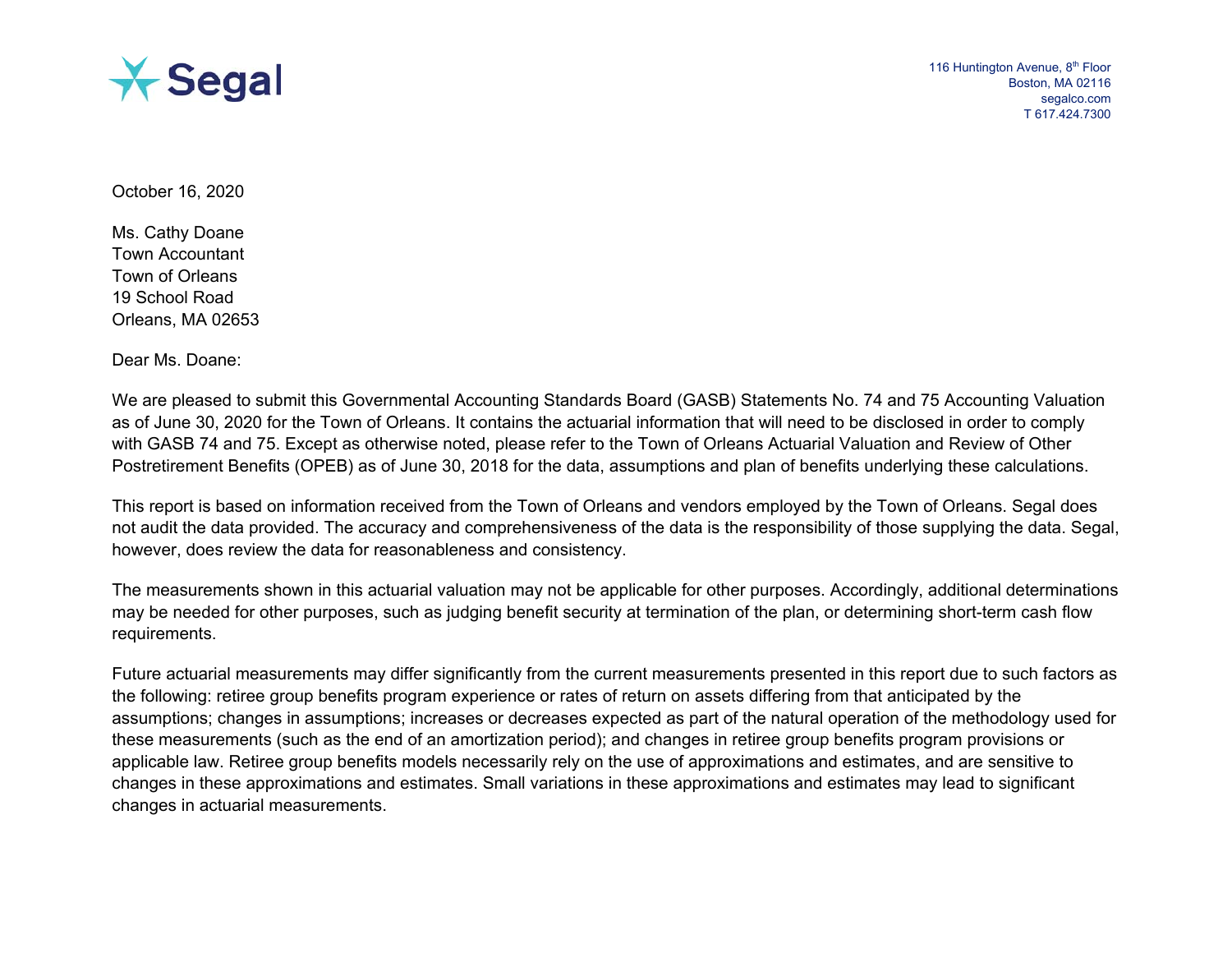The actuarial valuation has been completed in accordance with generally accepted actuarial principles and practices. The actuarial calculations were directed under my supervision. I am a member of the American Academy of Actuaries and meet the Qualification Standards of the American Academy of Actuaries to render the actuarial opinion herein. To the best of my knowledge, the information supplied in the actuarial valuation is complete and accurate. Further, in my opinion, the assumptions as approved by the Town of Orleans are reasonably related to the experience of and the expectations for the Plan.

We look forward to discussing this with you at your convenience.

Sincerely, Segal

Kathleen A. Riley, FSA, MAAA, EA Senior Vice President and Actuary

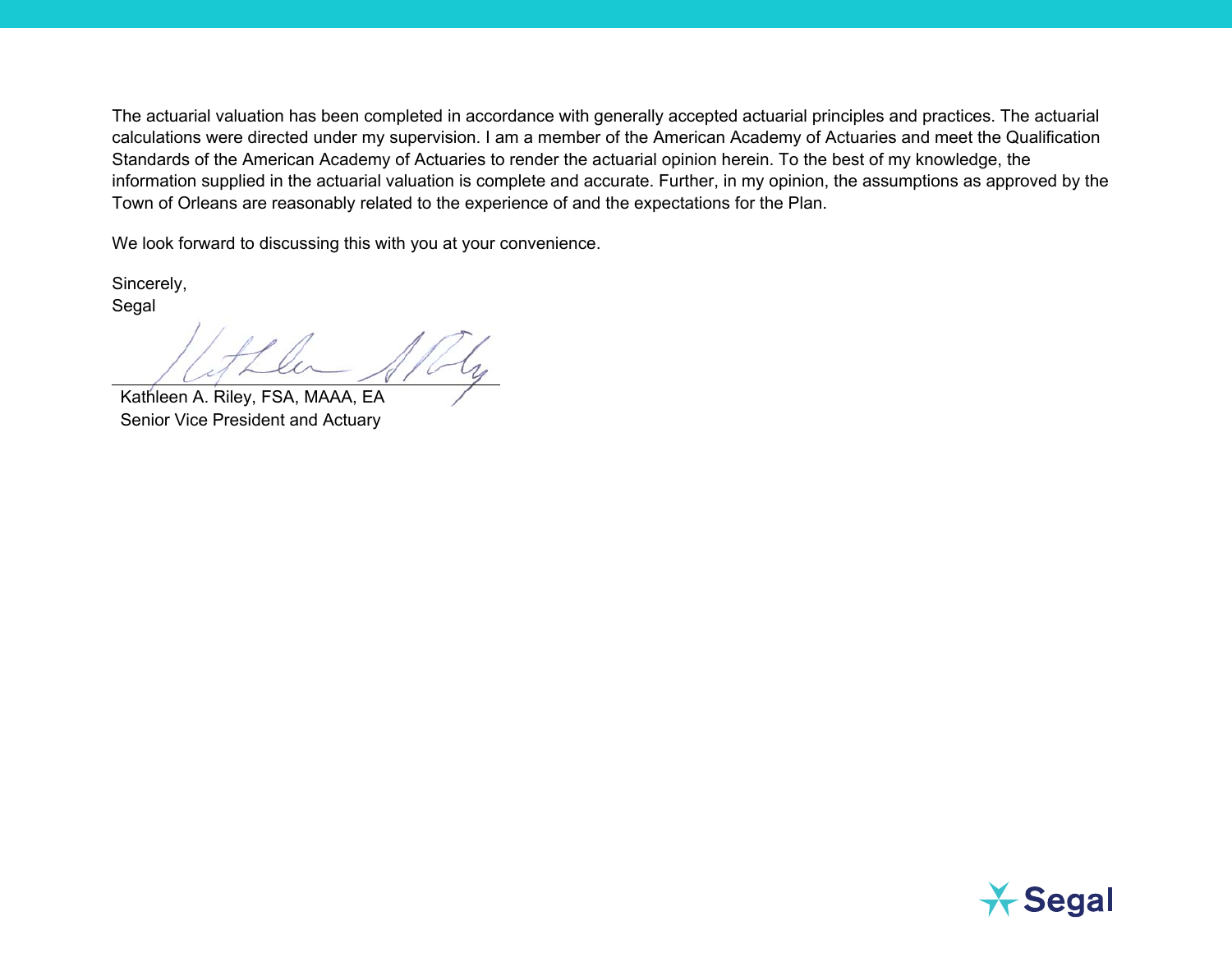# **Table of Contents**

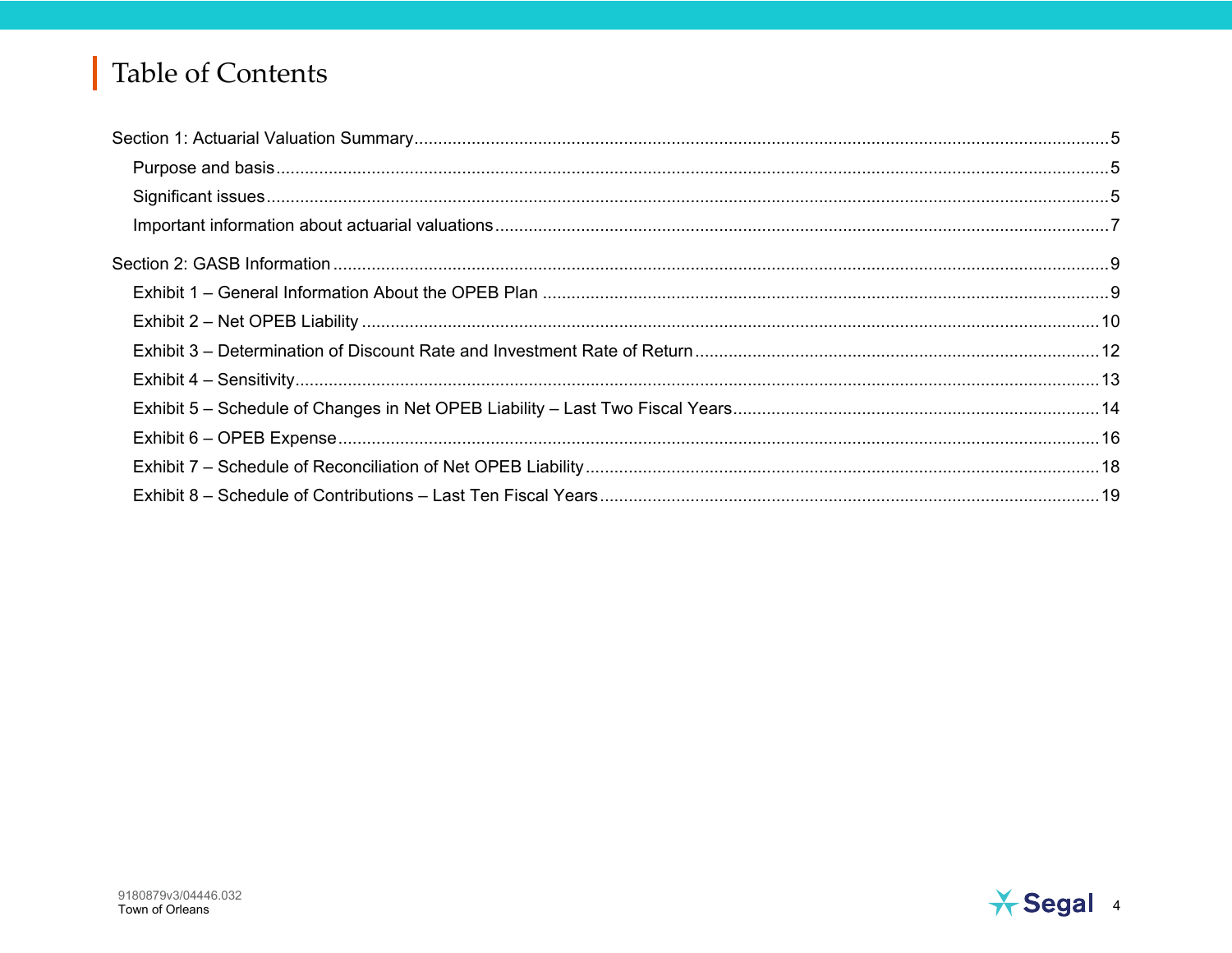# Section 1: Actuarial Valuation Summary

#### **Purpose and basis**

This report has been prepared by Segal to present certain disclosure information for the Town of Orleans (the "Employer") Other Postemployment Benefits (OPEB) plan and the Town of Orleans OPEB Trust (the "Plan") as of June 30, 2020, required by Governmental Accounting Standards Board (GASB) Statements No. 74 and 75. The actuarial computations made are for purposes of fulfilling plan accounting requirements. Determinations for purposes other than meeting financial accounting requirements may be significantly different from the results reported here. This report is based on financial information as of June 30, 2020 provided by the Town of Orleans and the Town of Orleans Actuarial Valuation and Review as of June 30, 2018, which reflects:

- •The benefit provisions of the OPEB plan;
- •The characteristics of covered active participants and retired participants and beneficiaries as of June 30, 2018;
- •The assets as of June 30, 2018;
- •Economic assumptions regarding future salary increases and investment earnings;
- •Health care assumptions regarding per capita costs, trend rates and participation; and
- •Other actuarial assumptions, regarding employee terminations, retirement, death, etc.

### **Significant issues**

#### *Accounting and Financial Reporting*

- 1. The NOL measured as of June 30, 2020 and June 30, 2019 was determined based upon the results of the actuarial valuation as of June 30, 2018.
- 2. The measurement date has been changed from the beginning of the fiscal year to the end of the fiscal year.
- 3. The discount rate used to measure the TOL and NOL as of June 30, 2020 and June 30, 2019 was 7.25%.
- 4. This valuation includes the repeal of the excise tax on high cost health plans, which was effective December 20, 2019.

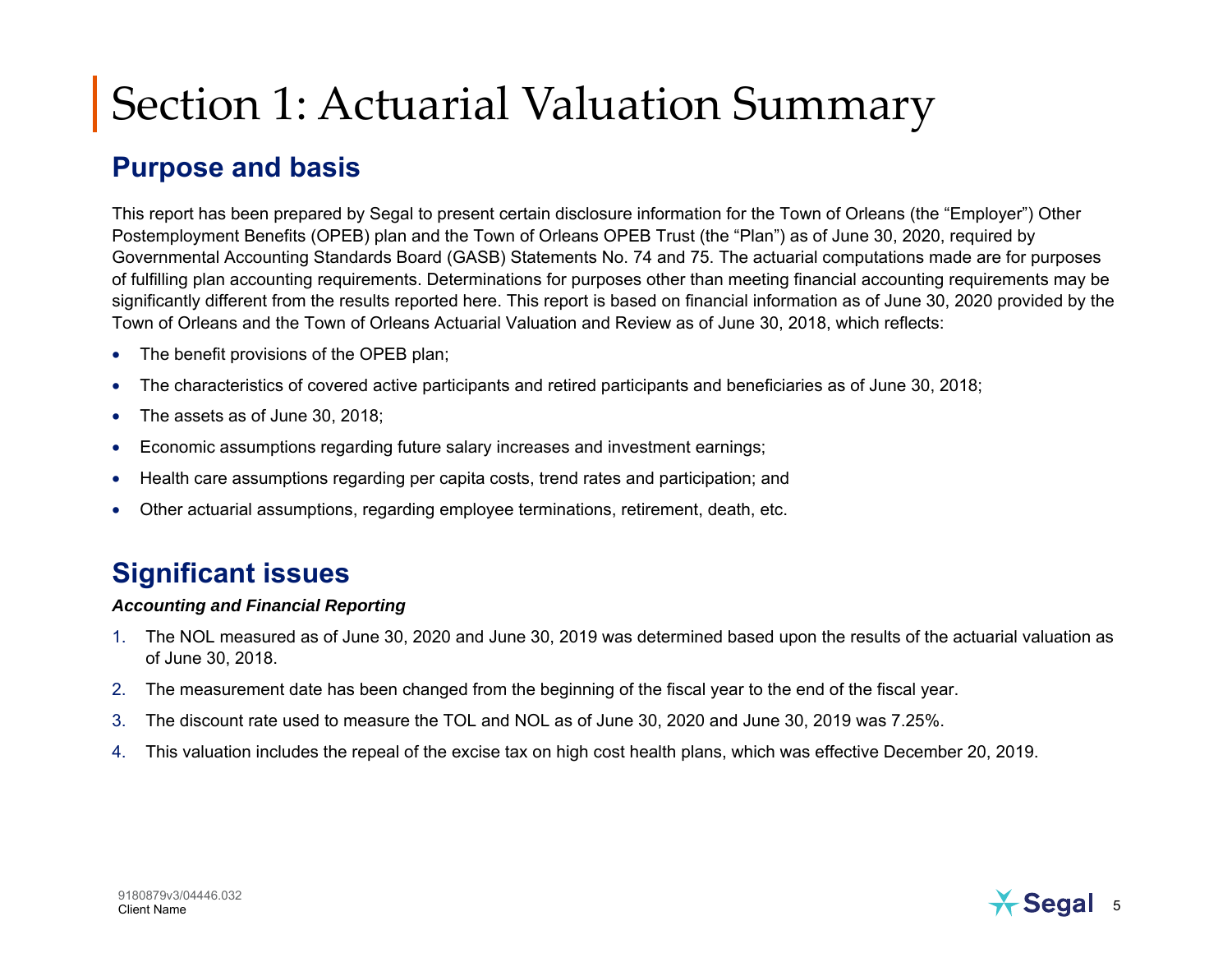## Section 1: Actuarial Valuation Summary

- 5. The Coronavirus (COVID-19) pandemic is rapidly evolving and is having a significant impact on the US economy in 2020, including most retiree health plans, and will likely continue to have an impact in the future. Our results do not include the impact of the following:
	- Short-term increases in health plan costs related to the testing or treatment of COVID-19;
	- $\bullet$ Changes in the market value of plan assets since June 30, 2020;
	- •Changes in interest rates since June 30, 2020;
	- Short-term or long-term impacts on mortality of the covered population; and
	- •The potential for federal or state fiscal relief.

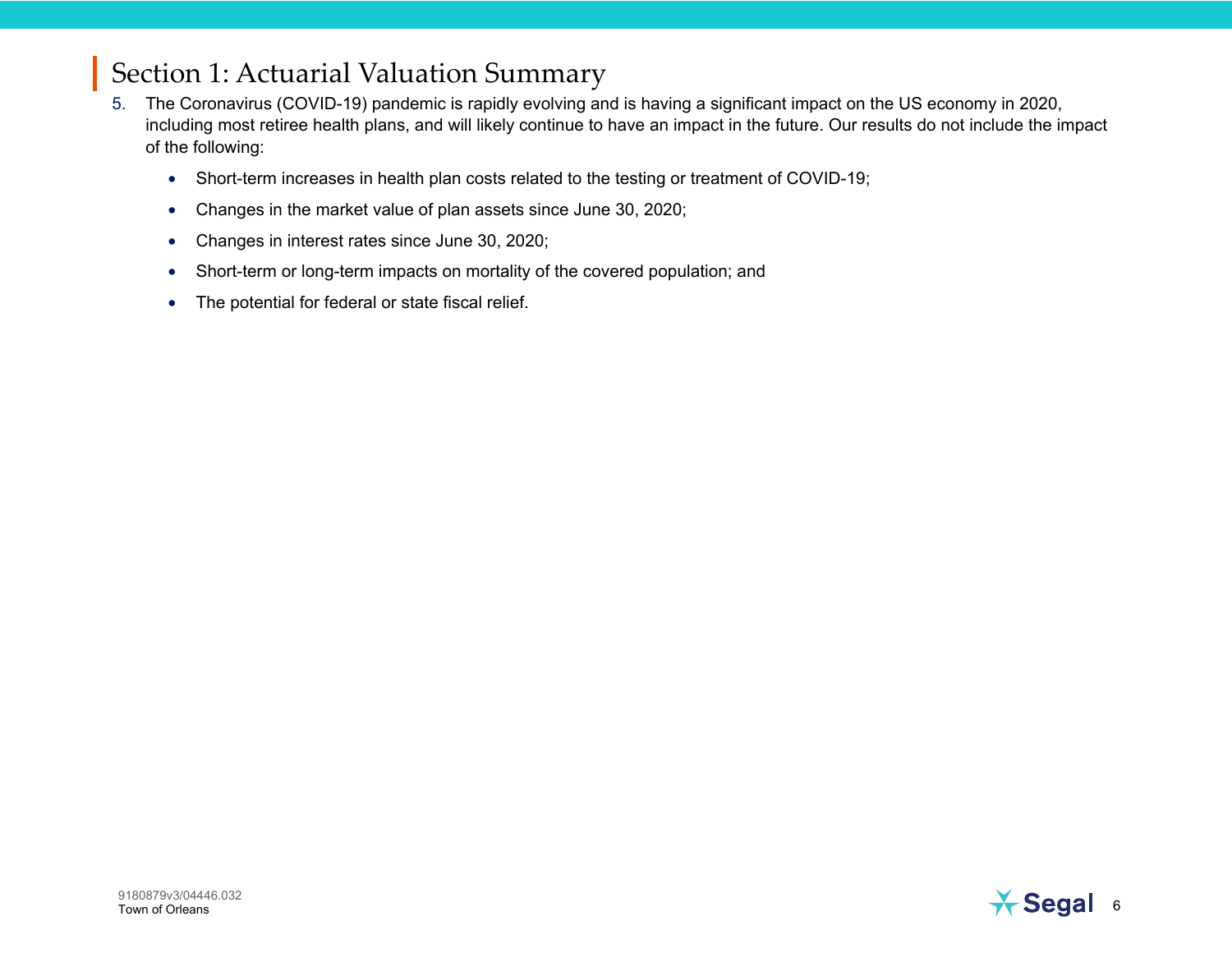#### Section 1: Actuarial Valuation Summary **Important information about actuarial valuations**

An actuarial valuation is a budgeting tool with respect to defining future uncertain obligations of a postretirement health plan. As such, it will never forecast the precise future stream of benefit payments. It is an estimated forecast – the actual cost of the plan will be determined by the benefits and expenses paid, not by the actuarial valuation.

In order to prepare a valuation, Segal relies on a number of input items. These include:

| <b>Plan of benefits</b>      | Plan provisions define the rules that will be used to determine benefit payments, and those rules, or the<br>interpretation of them, may change over time. Even where they appear precise, outside factors may change how<br>they operate. For example, a plan may provide health benefits to post-65 retirees that coordinates with Medicare.<br>If so, changes in the Medicare law or administration may change the plan's costs without any change in the terms<br>of the plan itself. It is important for the Town of Orleans to keep Segal informed with respect to plan provisions and<br>administrative procedures, and to review the plan summary included in our report to confirm that Segal has<br>correctly interpreted the plan of benefits.                                                                                                                                                                                                                                                                                                                                                                                                                                                                                                                                                                                                                                                                                                                                                                                                                                                                                                                                                                                                                                                                                                                                                                                                            |
|------------------------------|----------------------------------------------------------------------------------------------------------------------------------------------------------------------------------------------------------------------------------------------------------------------------------------------------------------------------------------------------------------------------------------------------------------------------------------------------------------------------------------------------------------------------------------------------------------------------------------------------------------------------------------------------------------------------------------------------------------------------------------------------------------------------------------------------------------------------------------------------------------------------------------------------------------------------------------------------------------------------------------------------------------------------------------------------------------------------------------------------------------------------------------------------------------------------------------------------------------------------------------------------------------------------------------------------------------------------------------------------------------------------------------------------------------------------------------------------------------------------------------------------------------------------------------------------------------------------------------------------------------------------------------------------------------------------------------------------------------------------------------------------------------------------------------------------------------------------------------------------------------------------------------------------------------------------------------------------------------------|
| <b>Participant data</b>      | An actuarial valuation for a plan is based on data provided to the actuary by the plan. Segal does not audit such<br>data for completeness or accuracy, other than reviewing it for obvious inconsistencies compared to prior data and<br>other information that appears unreasonable. It is not necessary to have perfect data for an actuarial valuation: the<br>valuation is an estimated forecast, not a prediction. The uncertainties in other factors are such that even perfect<br>data does not produce a "perfect" result. Notwithstanding the above, it is important for Segal to receive the best<br>possible data and to be informed about any known incomplete or inaccurate data.                                                                                                                                                                                                                                                                                                                                                                                                                                                                                                                                                                                                                                                                                                                                                                                                                                                                                                                                                                                                                                                                                                                                                                                                                                                                      |
| <b>Assets</b>                | The valuation is based on the market value of assets as of the valuation date, as provided by the Town of<br>Orleans.                                                                                                                                                                                                                                                                                                                                                                                                                                                                                                                                                                                                                                                                                                                                                                                                                                                                                                                                                                                                                                                                                                                                                                                                                                                                                                                                                                                                                                                                                                                                                                                                                                                                                                                                                                                                                                                |
| <b>Actuarial assumptions</b> | In preparing an actuarial valuation, Segal starts by developing a forecast of the benefits to be paid to existing plan<br>participants for the rest of their lives and the lives of their beneficiaries. To determine the future costs of benefits,<br>Segal collects claims, premiums, and enrollment data in order to establish a baseline cost for the valuation<br>measurement, and then develops short- and long-term health care cost trend rates to project increases in costs in<br>future years. This forecast also requires actuarial assumptions as to the probability of death, disability, withdrawal,<br>and retirement of each participant for each year, as well as forecasts of the plan's benefits for each of those<br>events. The forecasted benefits are then discounted to a present value, typically based on an estimate of the rate<br>of return that will be achieved on the plan's assets or, if there are no assets, a rate of return based on a yield or<br>index rate for 20-year, tax-exempt general obligation municipal bonds with an average rating of AA/Aa or higher<br>(or equivalent quality on another rating scale). All of these factors are uncertain and unknowable. Thus, there will<br>be a range of reasonable assumptions, and the results may vary materially based on which assumptions the<br>actuary selects within that range. That is, there is no right answer (except with hindsight). It is important for any<br>user of an actuarial valuation to understand and accept this constraint. The actuarial model necessarily uses<br>approximations and estimates that may lead to significant changes in our results but will have no impact on the<br>actual cost of the plan. In addition, the actuarial assumptions may change over time, and while this can have a<br>significant impact on the reported results, it does not mean that the previous assumptions or results were<br>unreasonable or wrong. |

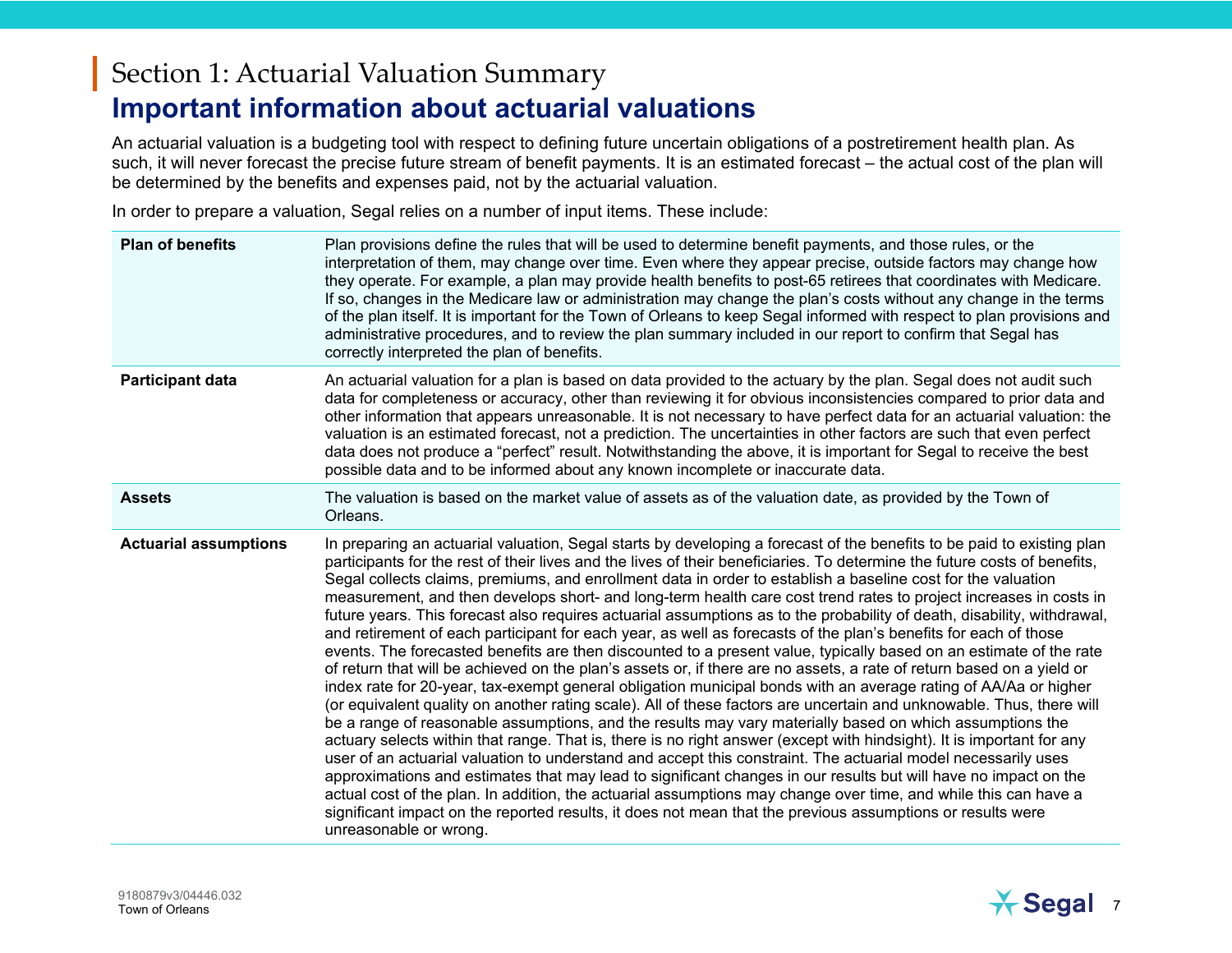#### Section 1: Actuarial Valuation Summary

| <b>Actuarial models</b> | Segal valuation results are based on proprietary actuarial modeling software. The actuarial valuation models<br>generate a comprehensive set of liability and cost calculations that are presented to meet regulatory, legislative<br>and client requirements. Our Actuarial Technology and Systems Unit, comprised of both actuaries and<br>programmers, is responsible for the initial development and maintenance of these models. The models have a<br>modular structure that allows for a high degree of accuracy, flexibility and user control. The client team programs<br>the assumptions and the plan provisions, validates the model and reviews the test lives and results, under the<br>supervision of the responsible actuary. |
|-------------------------|---------------------------------------------------------------------------------------------------------------------------------------------------------------------------------------------------------------------------------------------------------------------------------------------------------------------------------------------------------------------------------------------------------------------------------------------------------------------------------------------------------------------------------------------------------------------------------------------------------------------------------------------------------------------------------------------------------------------------------------------|
|                         | Our claims costs assumptions are based on proprietary modeling software as well as models that were developed<br>by others. These models generate per capita claims cost calculations that are used in our valuation software. Our<br>Health Technical Services Unit, comprised of actuaries and programmers, is responsible for the initial<br>development and maintenance of our health models. They are also responsible for testing models that we<br>purchase from other vendors for reasonableness. The client team inputs the paid claims, enrollments, plan<br>provisions and assumptions into these models and reviews the results for reasonableness, under the supervision<br>of the responsible actuary.                        |

The user of Segal's actuarial valuation (or other actuarial calculations) should keep the following in mind:

The actuarial valuation is prepared for use by the Town of Orleans. It includes information for compliance with accounting standards and for the plan's auditor. Segal is not responsible for the use or misuse of its report, particularly by any other party.

If the Town of Orleans is aware of any event or trend that was not considered in this valuation that may materially change the results of the valuation, Segal should be advised, so that we can evaluate it.

An actuarial valuation is a measurement at a specific date – it is not a prediction of a plan's future financial condition. Accordingly, Segal did not perform an analysis of the potential range of financial measurements, except where otherwise noted. The actual long-term cost of the plan will be determined by the actual benefits and expenses paid and the actual investment experience of the plan.

Sections of this report include actuarial results that are not rounded, but that does not imply precision.

Critical events for a plan include, but are not limited to, decisions about changes in benefits and contributions. The basis for such decisions needs to consider many factors such as the risk of changes in plan enrollment, emerging claims experience, health care cost trend, and investment losses, not just the current valuation results.

Segal does not provide investment, legal, accounting, or tax advice. Segal's valuation is based on our understanding of applicable guidance in these areas and of the plan's provisions, but they may be subject to alternative interpretations. The Town of Orleans should look to their other advisors for expertise in these areas.

While Segal maintains extensive quality assurance procedures, an actuarial valuation involves complex computer models and numerous inputs. In the event that an inaccuracy is discovered after presentation of Segal's valuation, Segal may revise that valuation or make an appropriate adjustment in the next valuation.

Segal's report shall be deemed to be final and accepted by the Town of Orleans upon delivery and review. The Town of Orleans should notify Segal immediately of any questions or concerns about the final content.

As Segal has no discretionary authority with respect to the management or assets of the Plan, it is not a fiduciary in its capacity as actuaries and consultants with respect to the Plan.

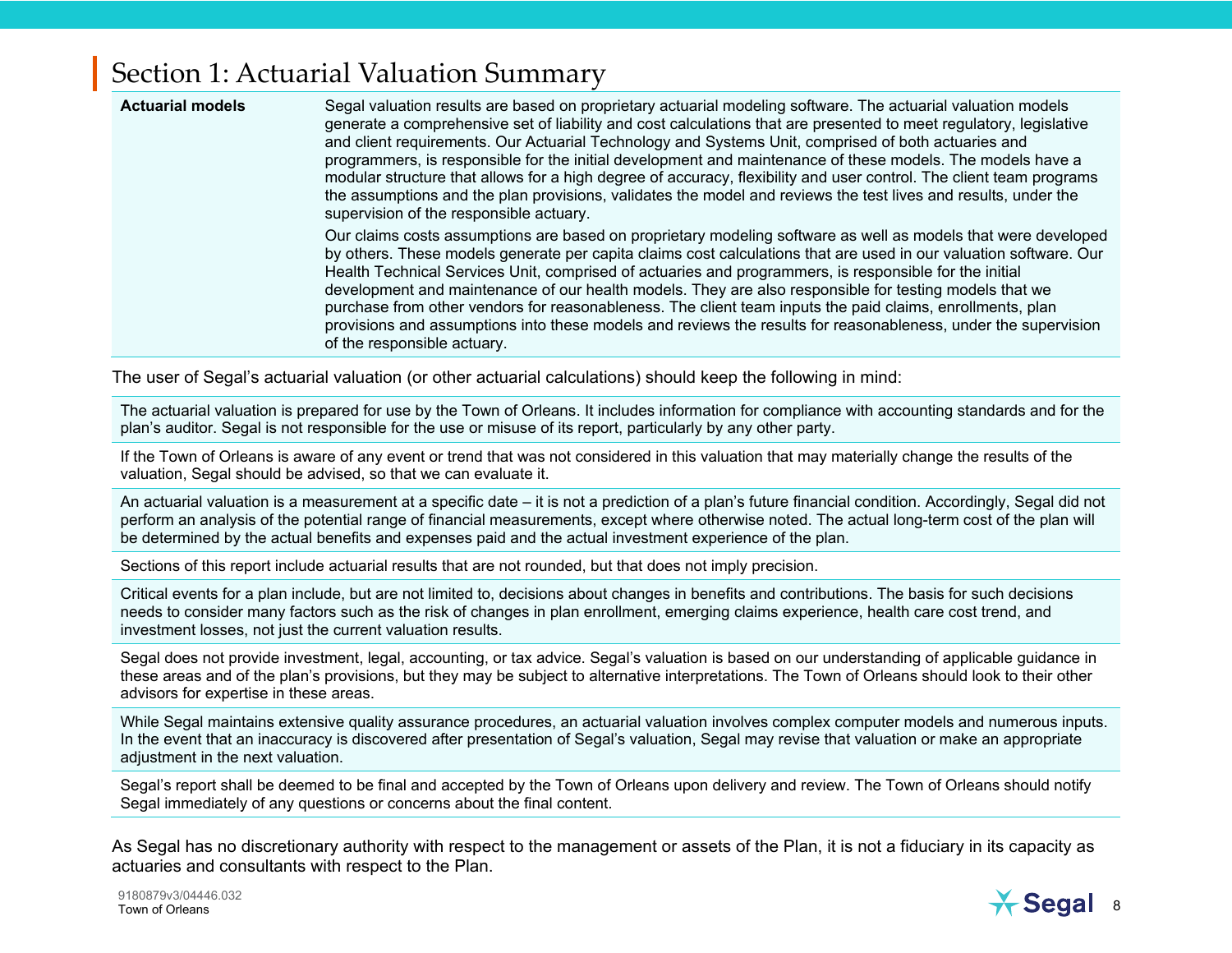#### **Exhibit 1 – General Information About the OPEB Plan**

#### **Plan Description**

*Plan membership.* At June 30, 2018, the Town of Orleans's plan membership consisted of the following:

|                                                               | June 30, 2018 |
|---------------------------------------------------------------|---------------|
| Retired members or beneficiaries currently receiving benefits | 153           |
| <b>Active members</b>                                         | <u> 138</u>   |
| Total                                                         | 291           |

We have assumed other general information about the Plan will be provided by the Town of Orleans's auditors.

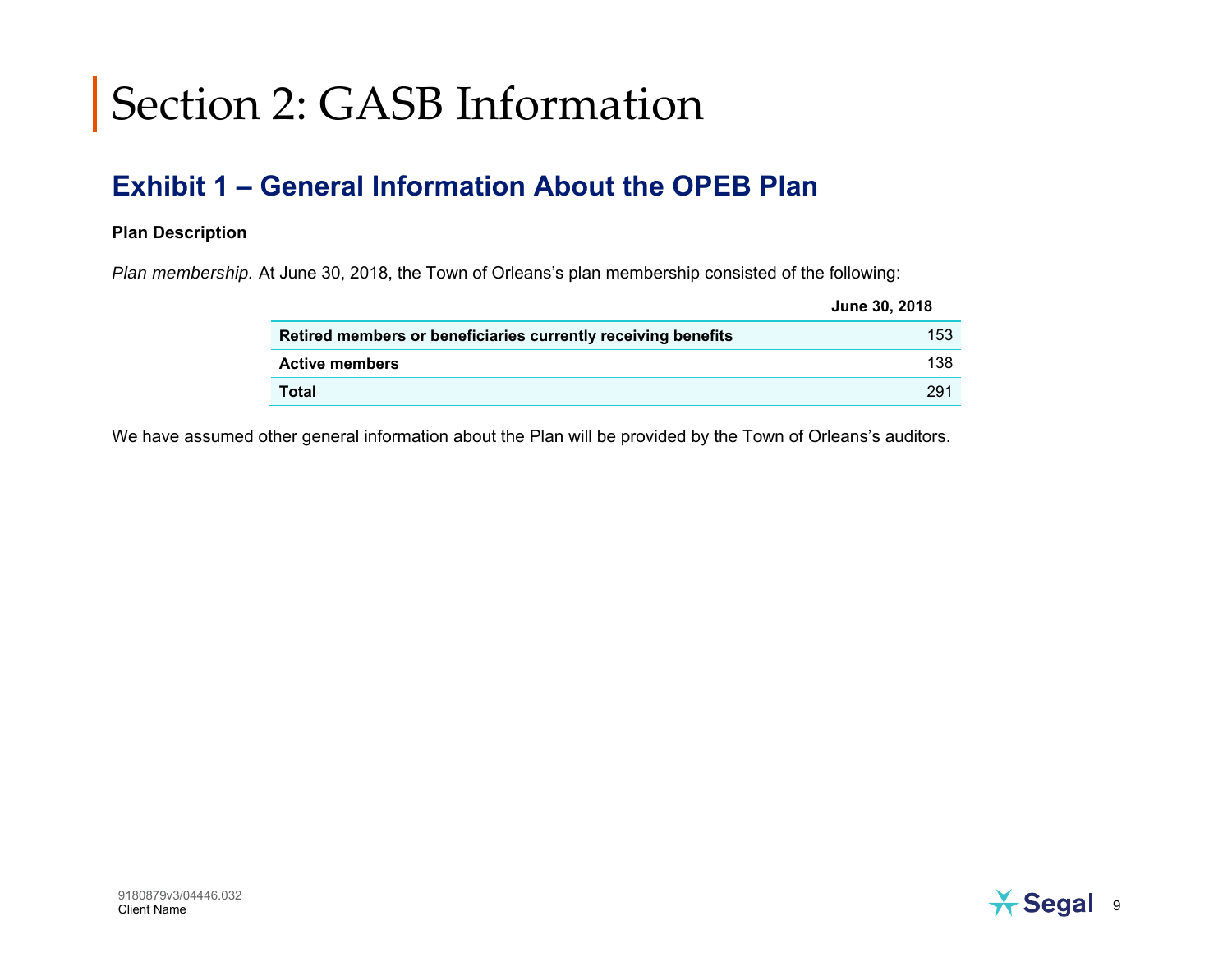#### **Exhibit 2 – Net OPEB Liability**

The components of the net OPEB liability of the Town of Orleans are as follows:

| <b>Components of the Net OPEB Liability</b>                              | June 30, 2020 | June 30, 2019 |
|--------------------------------------------------------------------------|---------------|---------------|
| <b>Total OPEB Liability</b>                                              | \$21,175,778  | \$20,731,599  |
| <b>Plan Fiduciary Net Position</b>                                       | 2,130,786     | 1,644,705     |
| Net OPEB Liability                                                       | 19,044,992    | 19,086,894    |
| Plan Fiduciary Net Position as a percentage of the Total OPEB Liability* | 10.06%        | 7.93%         |

\* These funded percentages are not necessarily appropriate for assessing the sufficiency of Plan assets to cover the estimated cost of settling the Plan's benefit obligation or the need for or the amount of future contributions.

| Actuarial assumptions. The Total OPEB Liability as of June 30, 2020 was measured by an actuarial valuation as of June 30, 2018, |
|---------------------------------------------------------------------------------------------------------------------------------|
| using the following actuarial assumptions, applied to all periods included in the measurement, unless otherwise specified:      |

| <b>Wage inflation</b>        | 3.25%                                                                                                                                           |
|------------------------------|-------------------------------------------------------------------------------------------------------------------------------------------------|
| <b>Salary increases</b>      | Service-related increases for Group 1 (excluding Teachers) and Group 2 employees: 6.0% decreasing over 11<br>years to an ultimate level of 4.0% |
|                              | Service-related increases for Group 4 employees: 7.0% decreasing over 8 years to an ultimate level of 4.5%                                      |
|                              | Service-related increases for Teachers: 7.5% decreasing over 20 years to an ultimate level of 4.0%                                              |
| <b>Discount rate</b>         | 7.25% as of June 30, 2020 and 7.25% as of June 30, 2019                                                                                         |
| Investment rate of return    | 7.25%                                                                                                                                           |
| Health care cost trend rates | $\bullet$ CCMHG                                                                                                                                 |
|                              | - Non-Medicare*: 0% for 1 year, then 7.0% decreasing by 0.25% each year to an ultimate level of 4.5% per<br>year                                |
|                              | - Medicare: 7.25% decreasing by 0.25% each year to an ultimate level of 4.5% per year                                                           |
|                              | • GIC Medical/Prescription Drug: 8.0% decreasing by 0.5% for 5 years, then by 0.25% for 2 years to an<br>ultimate level of 5.0% per year        |
|                              | $\bullet$ GIC EGWP: 5.0%                                                                                                                        |
|                              | • Dental: N/A                                                                                                                                   |
|                              | • Part B: $N/A$                                                                                                                                 |
|                              | • Contributions: Retiree contributions are expected to increase with respective trend shown above.                                              |
|                              | *First year trends reflect known increases                                                                                                      |
|                              |                                                                                                                                                 |

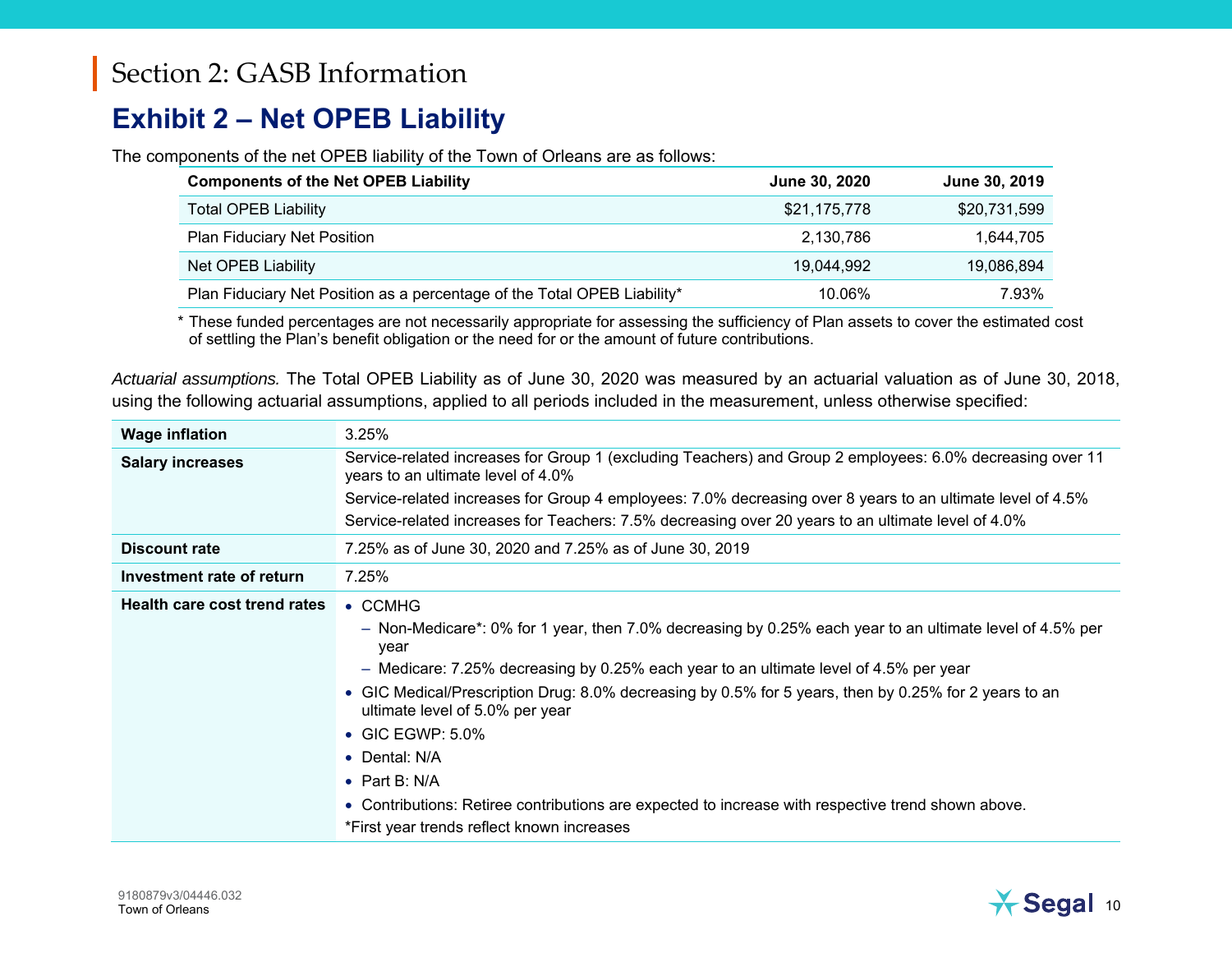| <b>Mortality rates</b> | Preretirement mortality rates:                                                                                                                   |
|------------------------|--------------------------------------------------------------------------------------------------------------------------------------------------|
|                        | Healthy Non-Teachers: RP-2014 Blue Collar Employee Mortality Table projected generationally with Scale MP-<br>2017                               |
|                        | Healthy Teachers: RP-2014 White Collar Employee Mortality Table projected generationally with Scale MP-<br>2016                                  |
|                        | Postretirement mortality rates:                                                                                                                  |
|                        | Healthy Non-Teachers: RP-2014 Blue Collar Healthy Annuitant Mortality Table projected generationally with<br>Scale MP-2017                       |
|                        | Healthy Teachers: RP-2014 White Collar Healthy Annuitant Mortality Table projected generationally with Scale<br>MP-2016                          |
|                        | Disabled Non-Teachers: RP-2014 Blue Collar Healthy Annuitant Mortality Table set forward one year projected<br>generationally with Scale MP-2017 |
|                        | Disabled Teachers: RP-2014 Healthy Annuitant Mortality Table set forward four years and projected<br>generationally with Scale BB2D from 2014    |

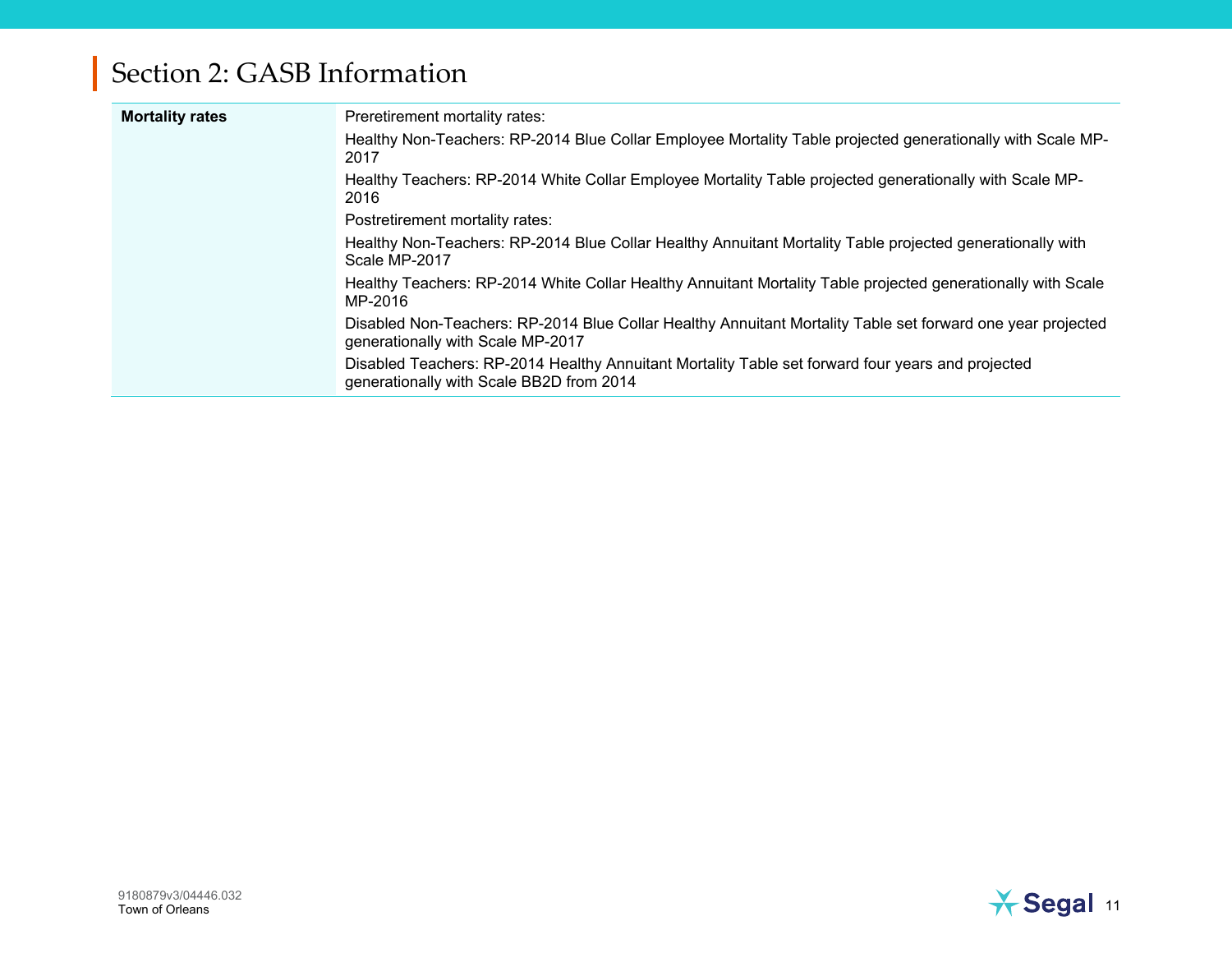#### **Exhibit 3 – Determination of Discount Rate and Investment Rate of Return**

#### **Development of long-term rate**

The long-term expected rate of return on OPEB plan investments was determined using a building block method in which expected future rates of return (expected returns, net of inflation) are developed for each major asset class. These returns are combined to produce the long-term expected rate of return by weighting the expected future real rates of return by the target asset allocation percentage and by adding expected inflation. The target allocation as of June 30, 2020 and projected arithmetic real rates of return for each major asset class, after deducting inflation, but before investment expenses, used in the derivation of the long-term expected investment rate of return assumption are summarized in the following table:

| <b>Asset Class</b>                     | <b>Target Allocation</b> | Long-Term Expected Real<br><b>Rate of Return</b> |
|----------------------------------------|--------------------------|--------------------------------------------------|
| Domestic equity                        | 21.00%                   | 6.15%                                            |
| International developed markets equity | 13.00%                   | 6.78%                                            |
| International emerging markets equity  | 5.00%                    | 8.65%                                            |
| Core fixed income                      | 15.00%                   | 1.11%                                            |
| High-yield fixed income                | 8.00%                    | 3.51%                                            |
| Real estate                            | 10.00%                   | 4.33%                                            |
| Commodities                            | 4.00%                    | 4.13%                                            |
| Hedge fund, GTAA, Risk parity          | 11.00%                   | 3.19%                                            |
| Private equity                         | 13.00%                   | 9.99%                                            |
| Total                                  | 100.00%                  |                                                  |

Note: Some asset classes included in the target asset allocation have been combined.

Nature of Assets: The assets are in an irrevocable OPEB Trust invested with the State Retiree Benefits Trust Fund.

#### **Development of blended discount rate**

The discount rate used to measure the total OPEB liability was 7.25% as of June 30, 2020. The OPEB plan's fiduciary net position was projected to be available to make all projected future benefit payments of current plan members. Therefore, the long-term expected rate of return on OPEB plan investment was applied to all periods of projected benefit payments to determine the total OPEB liability.

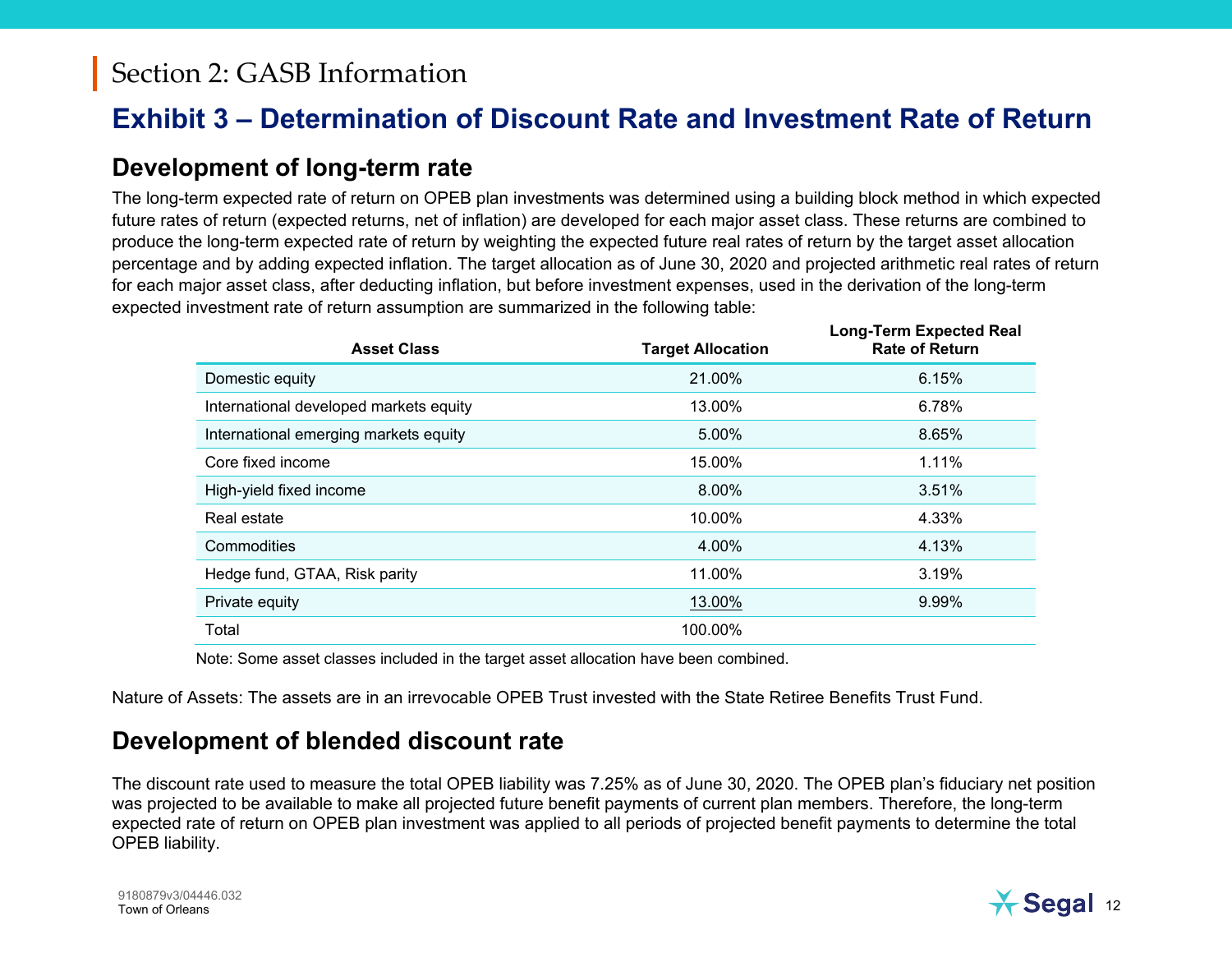#### **Exhibit 4 – Sensitivity**

The following presents the NOL of the Town of Orleans as well as what the NOL would be if it were calculated using a discount rate that is 1-percentage-point lower (6.25%) or 1-percentage-point higher (8.25%) than the current rate. Also, shown is the NOL as if it were calculated using health care cost trend rates that were 1-percentage-point lower or 1-percentage-point higher than the current health care cost trend rates.

|                            | 1% Decrease<br>(6.25%)                                          | Current<br><b>Discount Rate</b><br>(7.25%)               | 1% Increase<br>(8.25%)                                          |
|----------------------------|-----------------------------------------------------------------|----------------------------------------------------------|-----------------------------------------------------------------|
| Net OPEB Liability (Asset) | \$21,613,242                                                    | \$19,044,992                                             | \$16,890,683                                                    |
|                            | 1% Decrease in<br><b>Health Care Cost</b><br><b>Trend Rates</b> | Current<br><b>Health Care Cost</b><br><b>Trend Rates</b> | 1% Increase in<br><b>Health Care Cost</b><br><b>Trend Rates</b> |
| Net OPEB Liability (Asset) | \$16,346,933                                                    | \$19,044,992                                             | \$22,344,502                                                    |

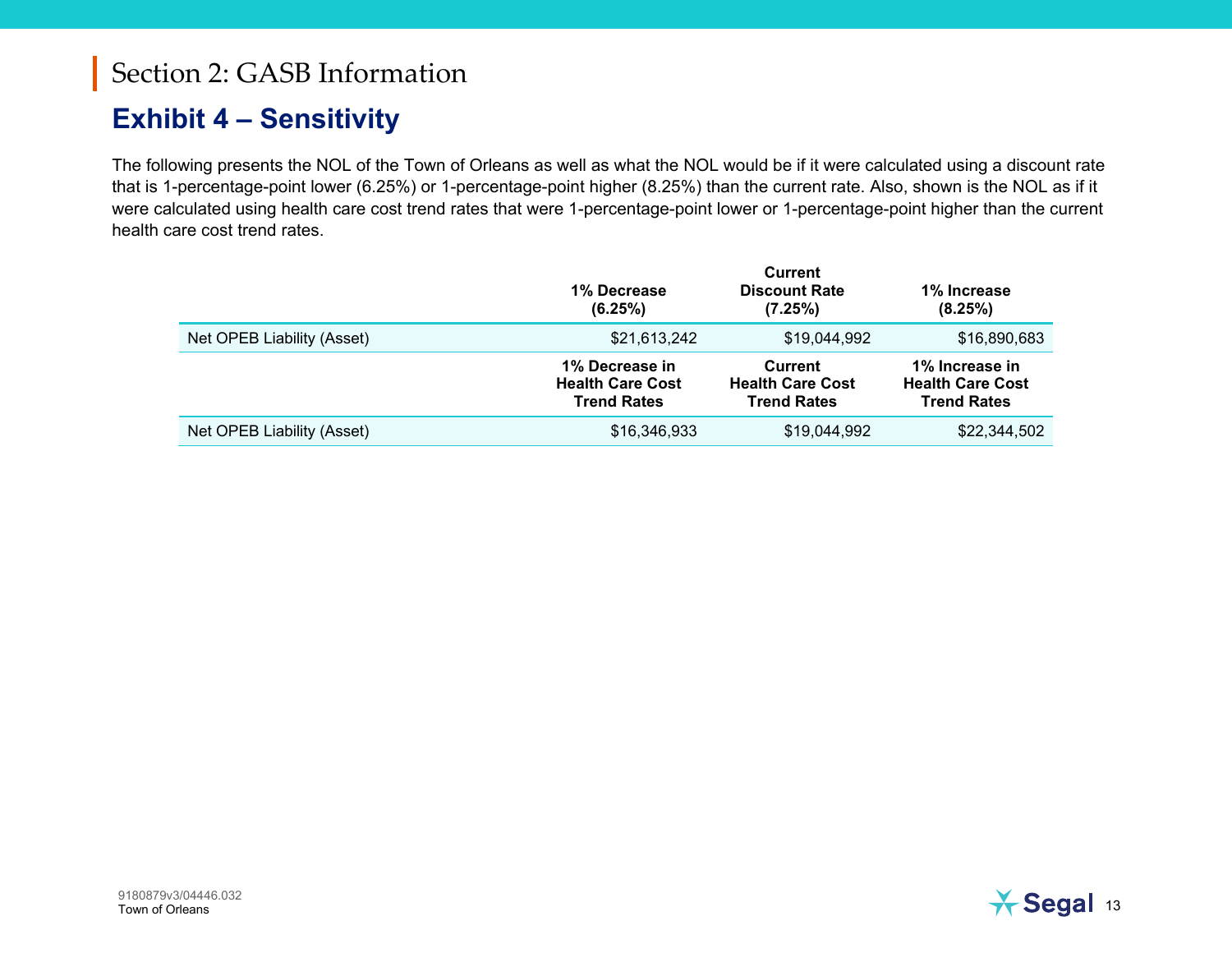#### **Exhibit 5 – Schedule of Changes in Net OPEB Liability**

| <b>Measurement Date</b>                                                 | June 30, 2020  |
|-------------------------------------------------------------------------|----------------|
| <b>Total OPEB Liability</b>                                             |                |
| Service cost                                                            | \$613,489      |
| Interest                                                                | 1,512,081      |
| Changes of benefit terms                                                | 0              |
| Differences between expected and actual experience                      | 0              |
| Changes of assumptions                                                  | $-703,785$     |
| Benefit payments, including refunds of member contributions             | $-977,606$     |
| Net change in Total OPEB Liability                                      | \$444,179      |
| Total OPEB Liability - beginning                                        | 20,731,599     |
| Total OPEB Liability - ending                                           | \$21,175,778   |
| <b>Plan Fiduciary Net Position</b>                                      |                |
| Contributions - employer                                                | \$1,427,606    |
| Contributions - employee                                                | 0              |
| Net investment income                                                   | 36,081         |
| Benefit payments, including refunds of member contributions             | $-977,606$     |
| Administrative expenses                                                 | $\overline{0}$ |
| Net change in Plan Fiduciary Net Position                               | \$486,081      |
| Plan Fiduciary Net Position - beginning                                 | 1,644,705      |
| Plan Fiduciary Net Position - ending                                    | \$2,130,786    |
| Net OPEB Liability - ending                                             | 19,044,992     |
| Plan Fiduciary Net Position as a percentage of the Total OPEB Liability | 10.06%         |
| Covered employee payroll                                                | N/A            |
| Plan Net OPEB Liability as percentage of covered employee payroll       | N/A            |
|                                                                         |                |

Note: Please enter covered payroll.

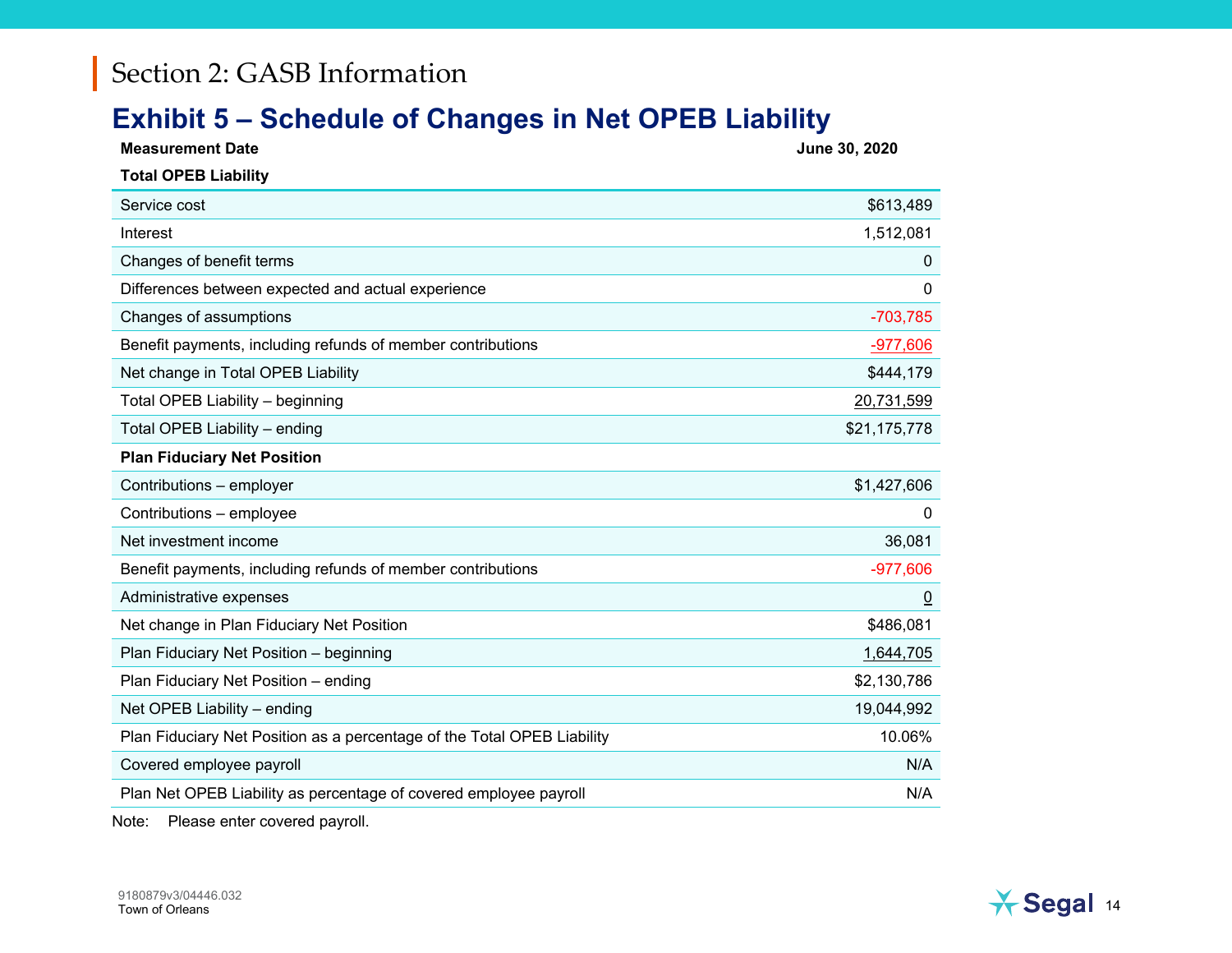#### **Notes to schedule:**

| <b>Changes in Actuarial</b><br><b>Assumptions:</b> | Changes as of June 30, 2019:<br>• The per capita health costs for CCMHG and Town of Bourne retirees were updated.<br>• The medical/prescription drug and dental trend assumptions for CCMHG and Town of Bourne retirees were                                        |
|----------------------------------------------------|---------------------------------------------------------------------------------------------------------------------------------------------------------------------------------------------------------------------------------------------------------------------|
|                                                    | revised.<br>• Per capita health costs and trends for GIC retirees were updated based on the Commonwealth of<br>Massachusetts Postemployment Benefits Other Than Pension Actuarial Valuation as of June 30, 2018,<br>dated January 2, 2019, completed by Aon Hewitt. |
|                                                    | • The discount rates were updated for the measurement date.                                                                                                                                                                                                         |
|                                                    | • The mortality assumptions were updated.                                                                                                                                                                                                                           |
|                                                    | • The salary scale assumptions were updated.                                                                                                                                                                                                                        |
|                                                    | Changes as of June 30, 2020:                                                                                                                                                                                                                                        |
|                                                    | • This valuation includes the repeal of the excise tax on high cost health plans, which was effective<br>December 20, 2019.                                                                                                                                         |
| <b>Changes in Plan</b>                             | Changes as of June 30, 2019:                                                                                                                                                                                                                                        |
| <b>Provisions:</b>                                 | $\bullet$ None                                                                                                                                                                                                                                                      |
|                                                    | Changes as of June 30, 2020:                                                                                                                                                                                                                                        |
|                                                    | $\bullet$ None                                                                                                                                                                                                                                                      |

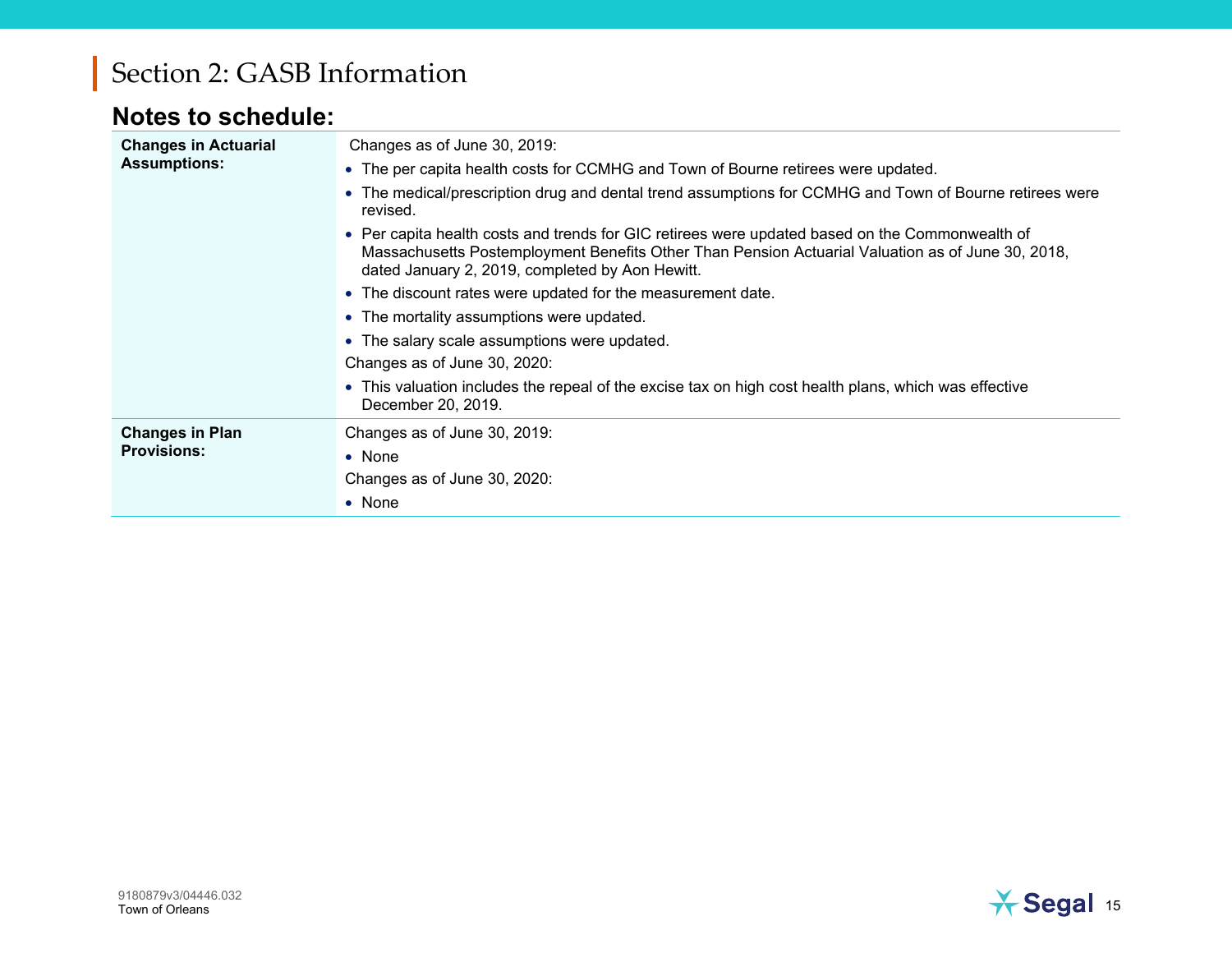## **Exhibit 6 – OPEB Expense**

| <b>Reporting Date for Employer under GASB 75</b>                                                                           | June 30, 2020 | June 30, 2019 |
|----------------------------------------------------------------------------------------------------------------------------|---------------|---------------|
| <b>Measurement Date for Employer under GASB 75</b>                                                                         | June 30, 2020 | June 30, 2018 |
| <b>Components of OPEB Expense</b>                                                                                          |               |               |
| Service cost                                                                                                               | \$613,489     | \$1,041,704   |
| Interest on the Total OPEB Liability                                                                                       | 1,512,081     | 886,416       |
| Current-period benefit changes                                                                                             | $\Omega$      | 0             |
| Expensed portion of current-period difference between expected and actual experience in the<br><b>Total OPEB Liability</b> | 0             | 573,500       |
| Expensed portion of current-period changes of assumptions                                                                  | $-117,295$    | $-1,139,858$  |
| Member contributions                                                                                                       | 0             | 0             |
| Projected earnings on OPEB plan investments                                                                                | $-135,554$    | $-68,021$     |
| Expensed portion of current-period differences between actual and projected earnings on<br><b>OPEB</b> plan investments    | 19,893        | $-4,126$      |
| Administrative expenses                                                                                                    | $\mathbf 0$   | $\theta$      |
| Recognition of beginning of year deferred outflows of resources as OPEB expense                                            | 576,737       | $\Omega$      |
| Recognition of beginning of year deferred inflows of resources as OPEB expense                                             | $-1,445,577$  | $-301,593$    |
| <b>OPEB Expense</b>                                                                                                        | \$1,023,774   | \$988,022     |

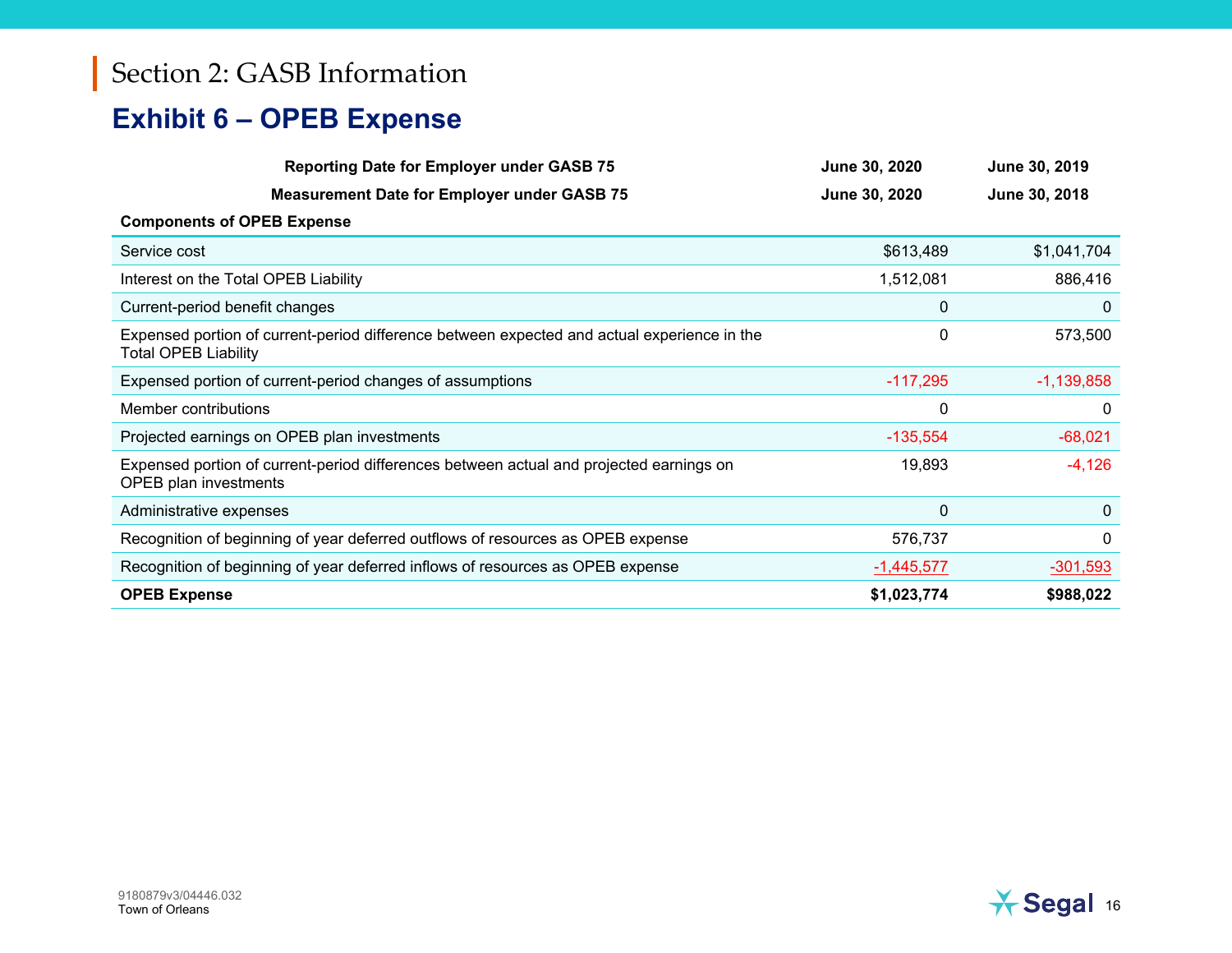#### **Deferred Outflows of Resources and Deferred Inflows of Resources**

| <b>Reporting Date for Employer under GASB 75</b>                                                                   | June 30, 2020 | June 30, 2019  |
|--------------------------------------------------------------------------------------------------------------------|---------------|----------------|
| <b>Measurement Date for Employer under GASB 75</b>                                                                 | June 30, 2020 | June 30, 2018  |
| <b>Deferred Outflows of Resources</b>                                                                              |               |                |
| Changes of assumptions                                                                                             | \$0           | \$0            |
| Net difference between projected and actual earnings on OPEB plan investments                                      | 72,885        | $\mathbf{0}$   |
| Difference between expected and actual experience in the Total OPEB Liability                                      | 1,720,502     | 2,867,502      |
| <b>Total Deferred Outflows of Resources</b>                                                                        | \$1,793,387   | \$2,867,502    |
| <b>Deferred Inflows of Resources</b>                                                                               |               |                |
| Changes of assumptions                                                                                             | \$4,886,396   | \$7,166,508    |
| Net difference between projected and actual earnings on OPEB plan investments                                      | 0             | 40,956         |
| Difference between expected and actual experience in the Total OPEB Liability                                      | <u>0</u>      | $\overline{0}$ |
| <b>Total Deferred Inflows of Resources</b>                                                                         | \$4,886,396   | \$7,207,464    |
| Deferred outflows of resources and deferred inflows of resources related to OPEB<br>will be recognized as follows: |               |                |
| Reporting Date for Employer under GASB 75 Year Ended June 30:                                                      |               |                |
| 2020                                                                                                               | N/A           | $-$ \$872,077  |
| 2021                                                                                                               | $-$ \$966,243 | $-872,077$     |
| 2022                                                                                                               | $-958,095$    | $-872,077$     |
| 2023                                                                                                               | $-953,970$    | $-863,929$     |
| 2024                                                                                                               | $-97,403$     | $-859,802$     |
| 2025                                                                                                               | $-117,298$    | $\mathbf{0}$   |
| Thereafter                                                                                                         | 0             | $\mathbf 0$    |

Note: Average expected remaining service lives as of June 30, 2018 is 6 years.

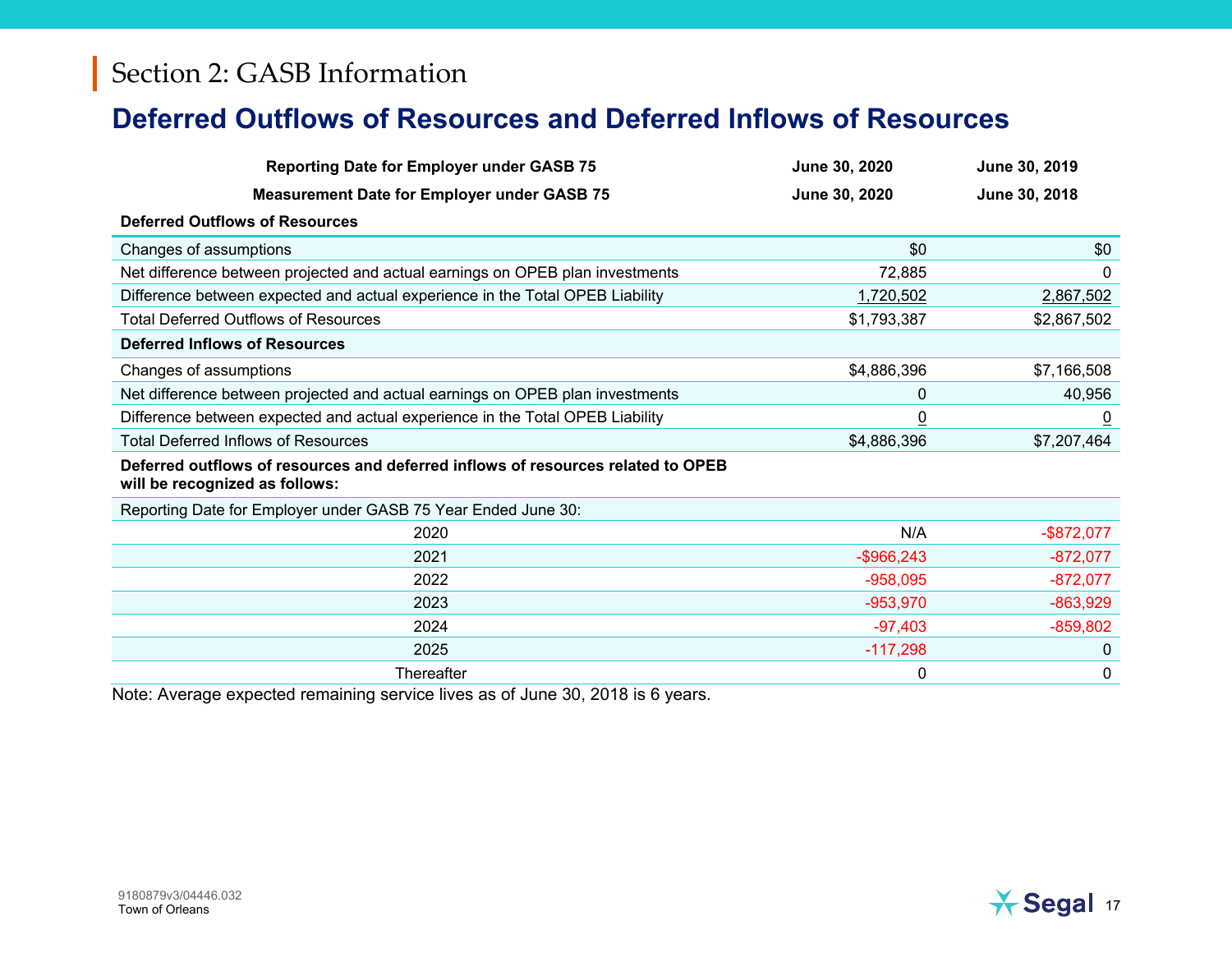#### **Exhibit 7 – Schedule of Reconciliation of Net OPEB Liability**

| <b>Measurement Date</b>                        | June 30, 2020 |
|------------------------------------------------|---------------|
| <b>Beginning Net OPEB Liability</b>            | \$19,086,894  |
| OPEB expense                                   | 1,023,774     |
| <b>Employer contributions</b>                  | $-1,427,606$  |
| New net deferred inflows/outflows              | $-506,910$    |
| Recognition of prior deferred inflows/outflows | 868,840       |
| <b>Ending Net OPEB Liability</b>               | \$19,044,992  |

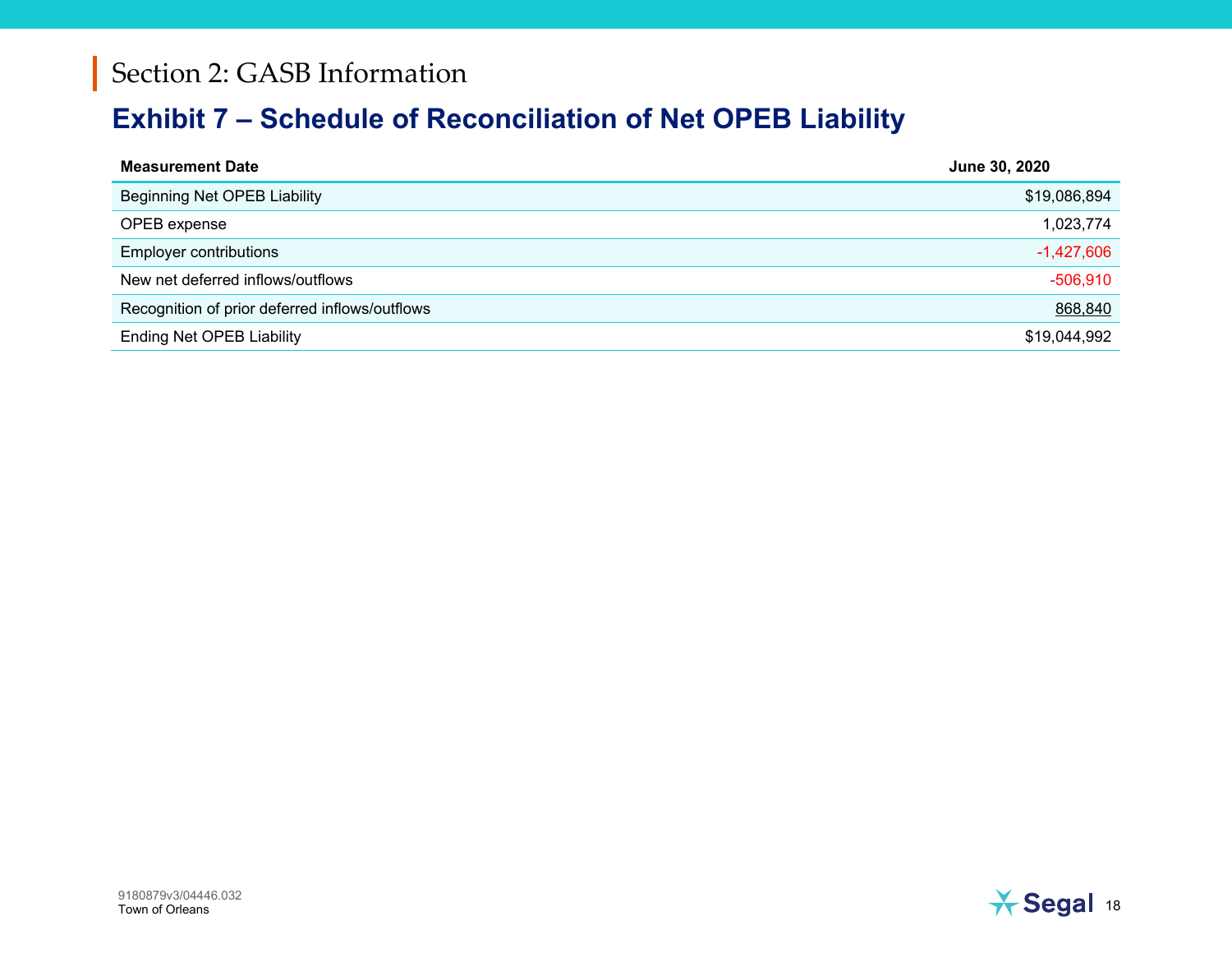#### **Exhibit 8 – Schedule of Contributions – Last Ten Fiscal Years**

| Year Ended<br>June 30 | <b>Actuarially</b><br><b>Determined</b><br><b>Contribution</b> | <b>Contributions in</b><br><b>Relation to the</b><br><b>Actuarially Determined</b><br><b>Contribution</b> | <b>Contribution</b><br>Deficiency / (Excess) | Covered-<br><b>Employee Payroll</b> | Contributions as a<br><b>Percentage of Covered</b><br><b>Employee Payroll</b> |
|-----------------------|----------------------------------------------------------------|-----------------------------------------------------------------------------------------------------------|----------------------------------------------|-------------------------------------|-------------------------------------------------------------------------------|
| 2017                  | \$1,237,882                                                    | \$666,195                                                                                                 | \$571,687                                    | N/A                                 | N/A                                                                           |
| 2018                  | 1,281,208                                                      | 713,323                                                                                                   | 567,885                                      | N/A                                 | N/A                                                                           |
| 2019                  | 1,705,424                                                      | 1,151,806                                                                                                 | 553.618                                      | N/A                                 | N/A                                                                           |
| 2020                  | 1,760,851                                                      | 1,427,606                                                                                                 | 333,245                                      | N/A                                 | N/A                                                                           |

Note: Please enter covered payroll for the missing years shown.

#### **Notes to Schedule:**

#### **Methods and assumptions used to establish "actuarially determined contribution" rates:**

| <b>Valuation date</b>                | Actuarially determined contribution for 2020 was determined with the June 30, 2018 actuarial valuation.                                                                                                                                                                                                                                                                                                                                                                                                                                                                                      |  |
|--------------------------------------|----------------------------------------------------------------------------------------------------------------------------------------------------------------------------------------------------------------------------------------------------------------------------------------------------------------------------------------------------------------------------------------------------------------------------------------------------------------------------------------------------------------------------------------------------------------------------------------------|--|
| <b>Actuarial cost method</b>         | Entry Age Normal - Level Percentage of Payroll                                                                                                                                                                                                                                                                                                                                                                                                                                                                                                                                               |  |
| <b>Amortization method</b>           | Level percent of payroll - payments increase 3.25% per year                                                                                                                                                                                                                                                                                                                                                                                                                                                                                                                                  |  |
| <b>Remaining amortization period</b> | 27 years from July 1, 2019                                                                                                                                                                                                                                                                                                                                                                                                                                                                                                                                                                   |  |
| <b>Asset valuation method</b>        | Market value                                                                                                                                                                                                                                                                                                                                                                                                                                                                                                                                                                                 |  |
| Investment rate of return            | 7.25%                                                                                                                                                                                                                                                                                                                                                                                                                                                                                                                                                                                        |  |
| <b>Wage inflation</b>                | 3.25%                                                                                                                                                                                                                                                                                                                                                                                                                                                                                                                                                                                        |  |
| <b>Health care trend cost rates</b>  | $\bullet$ CCMHG<br>- Non-Medicare*: 0% for 1 year, then 7.0% decreasing by 0.25% each year to an ultimate level of 4.5% per<br>year<br>- Medicare: 7.25% decreasing by 0.25% each year to an ultimate level of 4.5% per year<br>• GIC Medical/Prescription Drug: 8.0% decreasing by 0.5% for 5 years, then by 0.25% for 2 years to an<br>ultimate level of 5.0% per year<br>$\bullet$ GIC EGWP: 5.0%<br>• Dental: N/A<br>• Part B: $N/A$<br>• Contributions: Retiree contributions are expected to increase with respective trend shown above.<br>*First year trends reflect known increases |  |